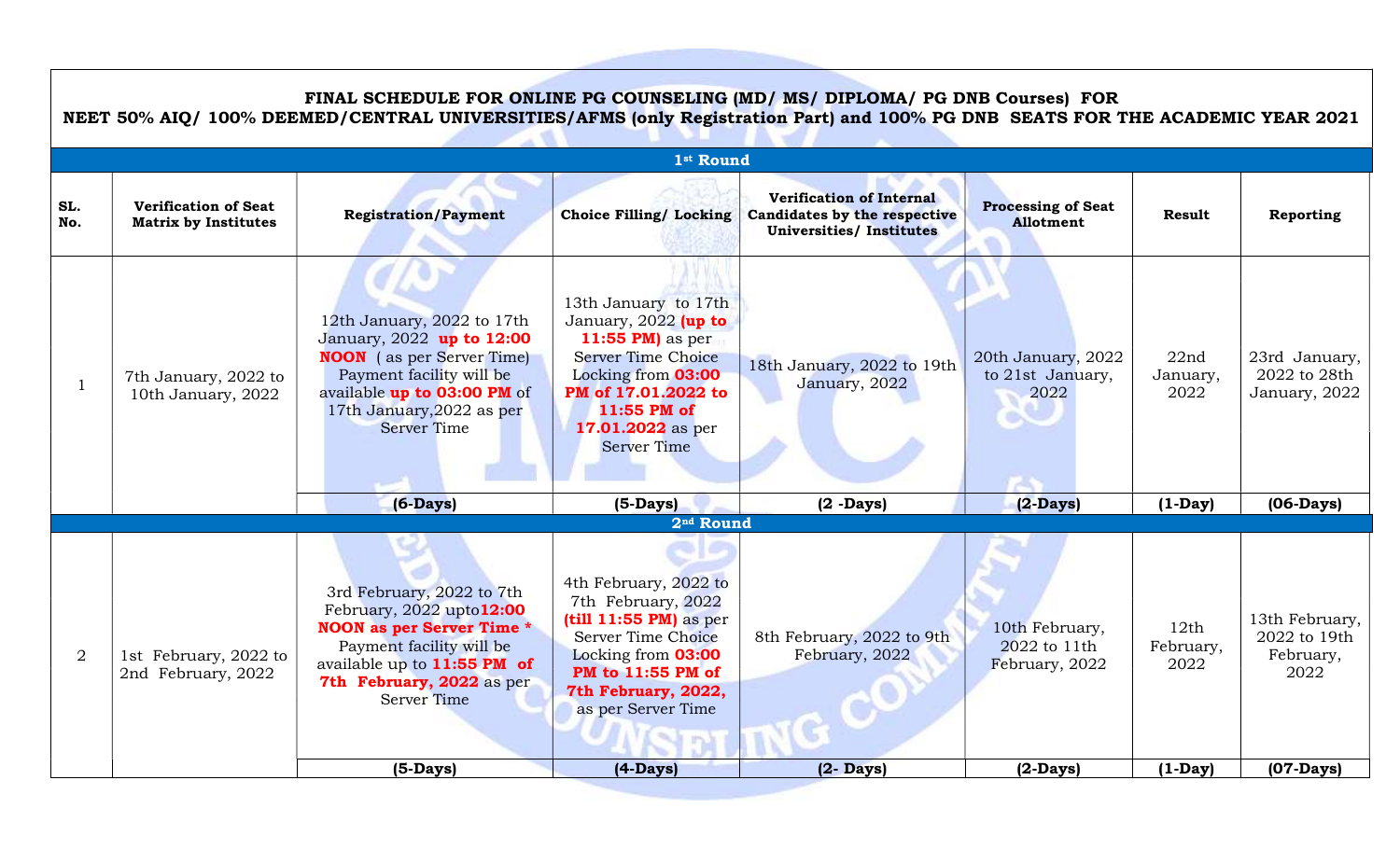| SL.No. | <b>Verification of Seat</b><br><b>Matrix by Institutes</b> | MOP-UP ROUND FOR ALL INDIA QUOTA/ DEEMED AND CENTRAL UNIVERSITY SEATS/ PG DNB SEATS<br><b>Registration/Payment</b>                                                                                                         | <b>Choice Filling/ Locking</b>                                                                                                                                                        | <b>Verification of Internal</b><br>Candidates by the respective<br><b>Universities/ Institutes</b> | <b>Processing of Seat</b><br>Allotment | <b>Result</b>      | Reporting                                 |
|--------|------------------------------------------------------------|----------------------------------------------------------------------------------------------------------------------------------------------------------------------------------------------------------------------------|---------------------------------------------------------------------------------------------------------------------------------------------------------------------------------------|----------------------------------------------------------------------------------------------------|----------------------------------------|--------------------|-------------------------------------------|
| 3      | 22nd February, 2022<br>to 23rd February,<br>2022           | 24th February, 2022 to 28th<br>February, 2022 (12:00 NOON<br>as per Server Time) * Payment<br>facility will be up to 11:55 PM<br>of 28th February, 2022 as per<br><b>Server Time</b>                                       | 25th February, 2022<br>to 28th February,<br>2022 (12:00 NOON as<br>per Server Time)<br>Choice Locking from<br>03:00 PM to 11:55<br>PM on 28th<br>February, 2022 as<br>per Server Time | 1st March, 2022 to 2nd<br>March, 2022                                                              | 3rd March, 2022 to<br>4th March, 2022  | 5th March,<br>2022 | 6th March,<br>2022 to 10th<br>March, 2022 |
|        |                                                            | $(5-Days)$                                                                                                                                                                                                                 | $(5-Days)$                                                                                                                                                                            | $(2-Days)$                                                                                         | $(2-Days)$                             | $(1-Day)$          | $(05-Days)$                               |
|        |                                                            | Transfer of Non Reporting & Non Joining Vacant Paid seats to Deemed Universities for carrying out Registration of<br>candidates. Admission in Stray Vacancy Round for Deemed Universities to start during Reporting module | -OUNSELING CU                                                                                                                                                                         |                                                                                                    |                                        |                    |                                           |